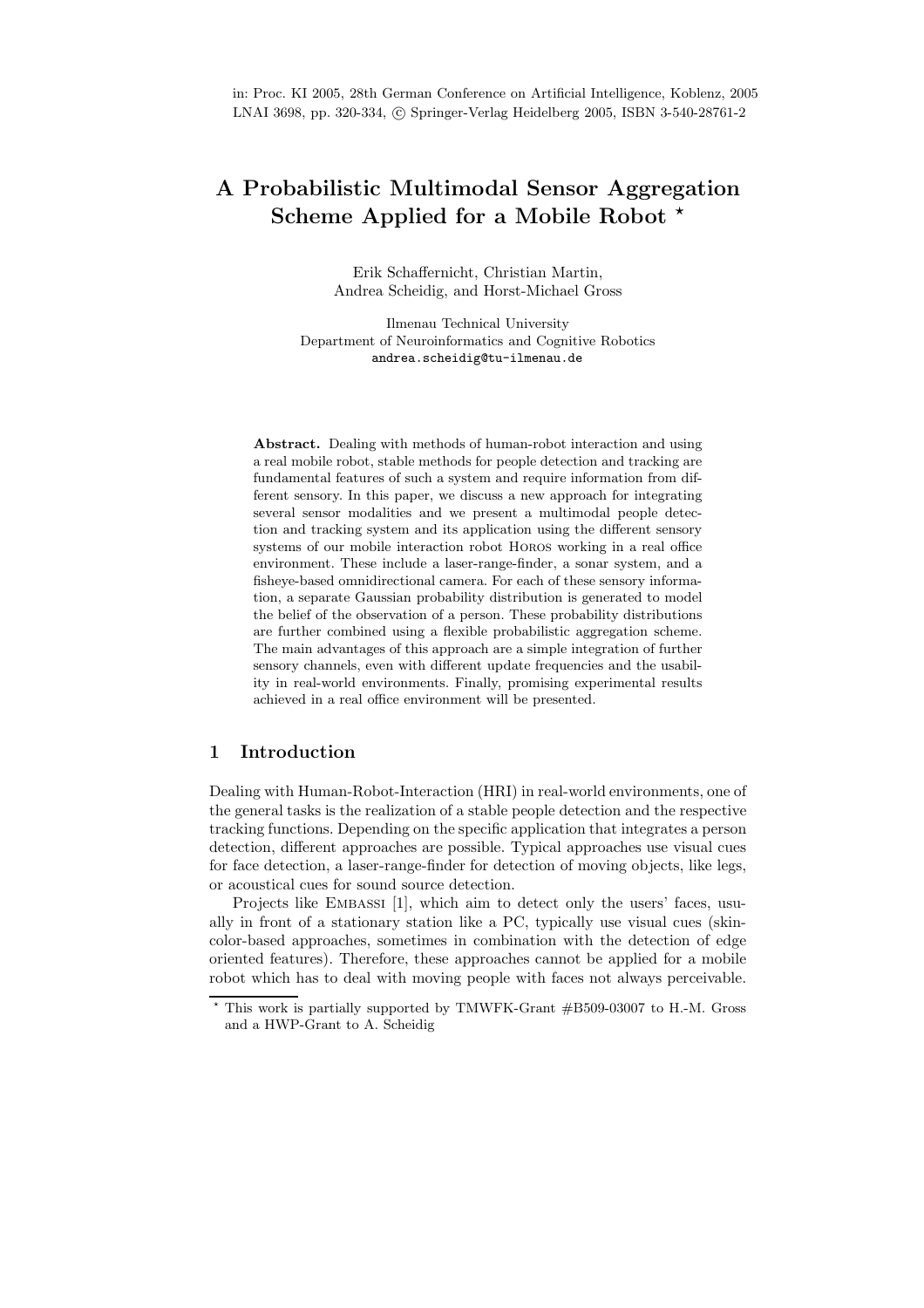In [2] a skin-color-based approach for a mobile robot is presented using an extension of particle filters to generate object configurations which represent more then one person in the image.

Other approaches trying to perceive the whole person rather than only her face use laser-range-finders to detect people as moving objects or directly by their legs, e.g. GRACE  $[3]$  or TOURBOT  $[4]$ . In  $[5]$  a approach based on particle representations in joint probabilistic data association filters is presented. Drawbacks of these approaches occur, for instance, in situations where a person stands near a wall and cannot be distinguished, in scenarios with objects yielding leg-like scans, like table-legs or chair-legs, or if the laser-range-finder does not cover 360 degrees of the robot space.

For real-world scenarios, more promising approaches combine more than one sensory channel,like visual cues and the scan of the laser-range-finder. An example for these approaches is the Sig robot [6], which combines visual and auditory cues. People are detected by a face detection system and tracked by using stereo vision and sound source detection. This approach is especially useful for scenarios like face-to-face interaction. Further examples are the Expo-ROBOTS [7], where people are detected as moving objects by a laser-range-finder (resulting from differences from a given static environment map) firstly. After that, these hypotheses are verified by visual cues. Other projects like Biron [8] detect people by using the laser-range-finder for detecting leg-profiles and combine these information with visual and auditory cues (anchoring). The essential drawback of these approaches is the sequential processing of the sensory cues. People are detected by laser information only and are subsequently verified by visual cues. These approaches fail, if the laser-range-finder yields no information, for instance, in situations when only the face of a person is perceivable because of leg occlusions.

Therefore, we propose a multimodal approach to realize a robust detection and tracking of people. Compared to other approaches, all used sensory cues are concurrently processed using a probabilistic aggregation scheme, that scales very well with the number of sensors and modalities used in terms of computational complexity. This way people are not only detected by only one feature. They can be detected by their legs and their faces or by only one of this features, respectively. The main advantage of our approach is the simple expandability by integrating further sensory channels, like sound sources, because of the used aggregation scheme.

The structure of this paper is as follows: first we present the employed different sensory modalities of our mobile robot for people detection and tracking: the omnidirectional camera, the laser-range-finder and the sonar sensors (section 2). Using these modalities, we generate specific probability-based hypotheses about the positions of detected people and combine these probability distributions by covariance intersection (section 3). Respective experimental results are presented in section 4 followed by a short summary and an outlook in section 5.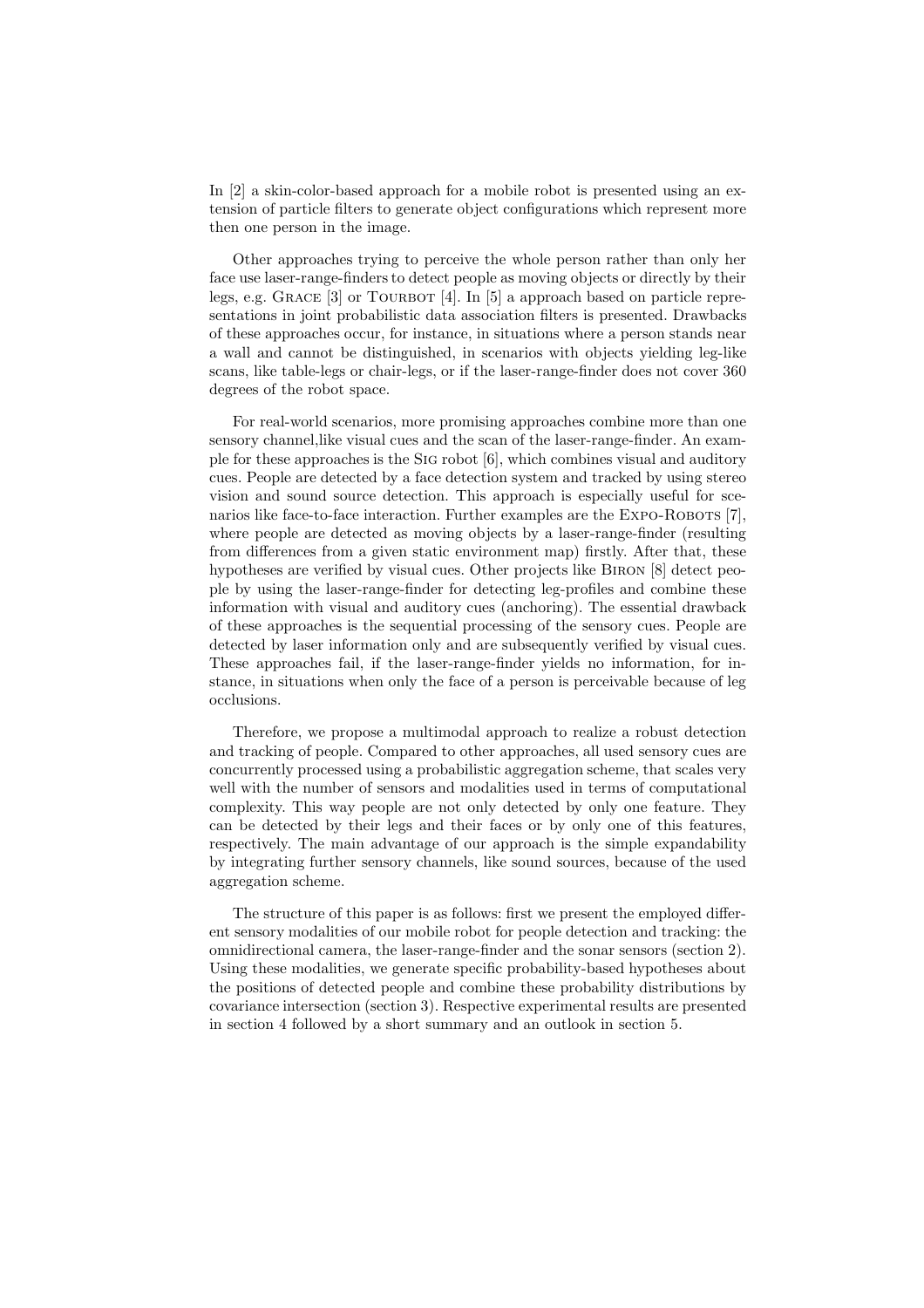# 2 Mobile Interaction Robot Horos

To investigate respective methods, we use the mobile interaction robot Horos as an information system for employees, students, and guests of our institute. The system's task includes that Horos autonomously moves in the institute, detects people as possible interaction partners and interacts with them, for example, to answer questions like the current whereabouts of specific people.



Fig. 1. Sensory and motory modalities of the mobile interaction robot Horos (HOme RObot System).

The hardware platform of Horos is an extended Pioneer-based robot from ActiveMedia. It integrates an on-board PC (Pentium M, 1.6 GHz, 512MB) and is equipped with a laser-range-finder (Sick) and sonar sensors. For the purpose of HRI, this platform was mounted with different interaction-oriented modalities (see Figure 1).

This includes a tablet PC (Pentium M, 1.1 GHz, 256MB) running under Windows XP for pen-based interaction, speech recognition and speech generation. It was further extended by a robot face which includes an omnidirectional fisheye camera and two microphones. Moreover, we integrated two frontal webcams for the visual analysis of dialog-relevant user features (e.g. age, gender, emotions).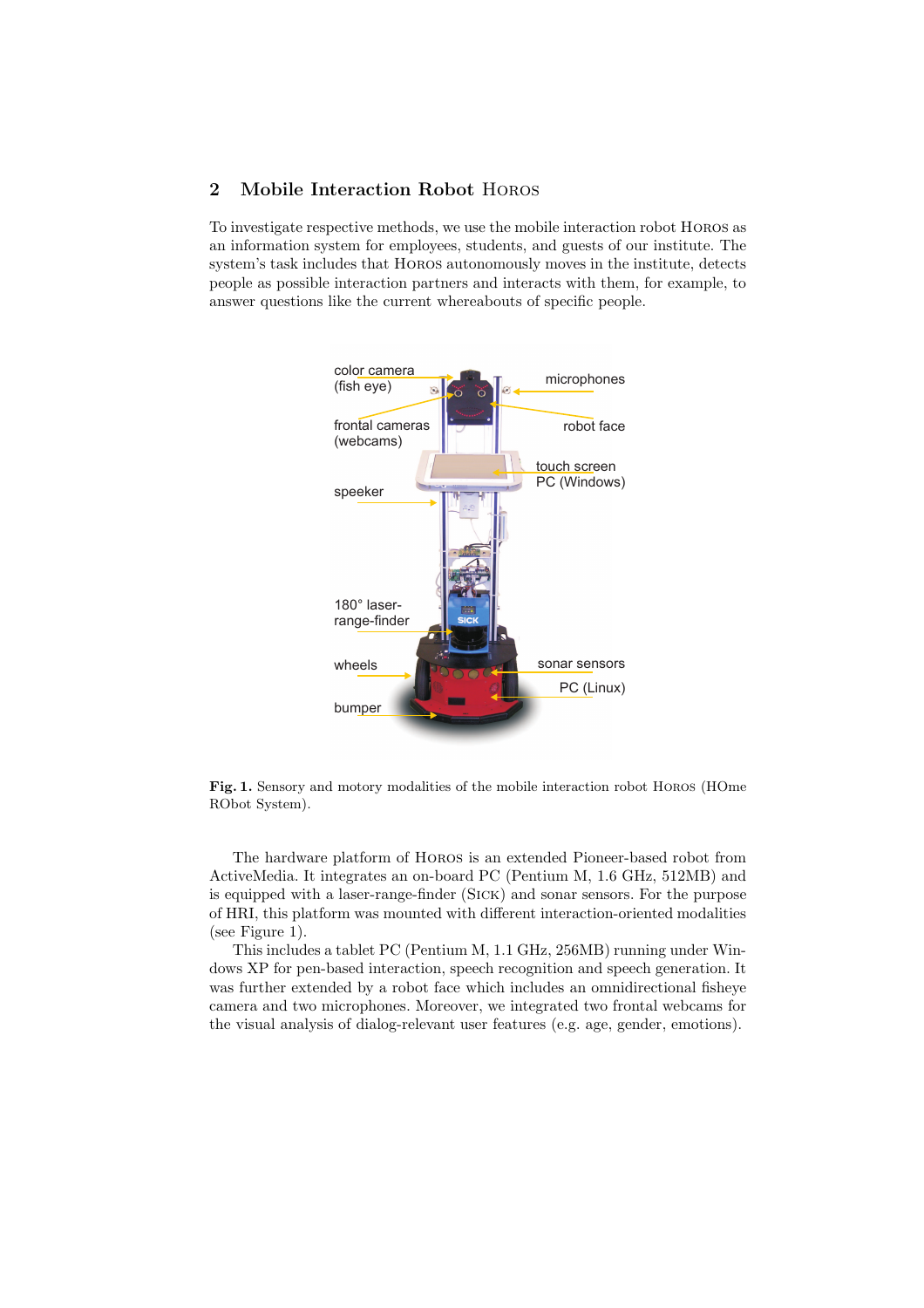Subsequently, only the omnidirectional camera, the laser-range-finder and the sonar sensors are discussed in the context of the people detection and tracking task.

#### 2.1 Laser-based Information

The laser-range-finder of Horos is a very precise sensor with a resolution of one degree, perceiving the frontal 180 degree field of Horos (see Figure 2, left). It is fixed on the robot approximately 30 cm above the ground. Therefore, it can only perceive the legs of people (see Figure 2, right).

Based on the approach presented in [9], we also analyze the scan of the laser-range-finder for leg-pairs using a heuristic method. The measurements are segmented into local groups of similar distance values. Then each segment is checked for different conditions like width, deviation and others that are common for legs. The distance between segments classified as legs is pairwise computed to determine whether this could be a human pair of legs. For each pair found, the distance and direction is extracted.



Fig. 2. Left: Top view of the schematic Horos. The sensory range of the laser-rangefinder used to detect people is depicted grey. Right: Real scan of the laser-range-finder, depicted in polar coordinate system. In this situation, the robot is standing in a door directed to the top, perceiving a wall in front of it and the opened door to its right. Further, it senses a pair of legs in front of it (at  $70^\circ$ ) and another one to its left (at  $155^{\circ}$ ).

This yields very good results for distances of people which stand less than 3 meters away. In a greater distance legs will be missed due to the limited resolution of the laser-range-finder<sup>1</sup>. The strongest disadvantage of this approach is its false-positive classification detecting table-legs, chair-legs and also wastepaper baskets as legs. Also people standing sideway to the robot or wearing long

<sup>1</sup> At a distance of 3 meters the laser beams have a gap of more than 5cm between each other. In greater distances some legs are missed.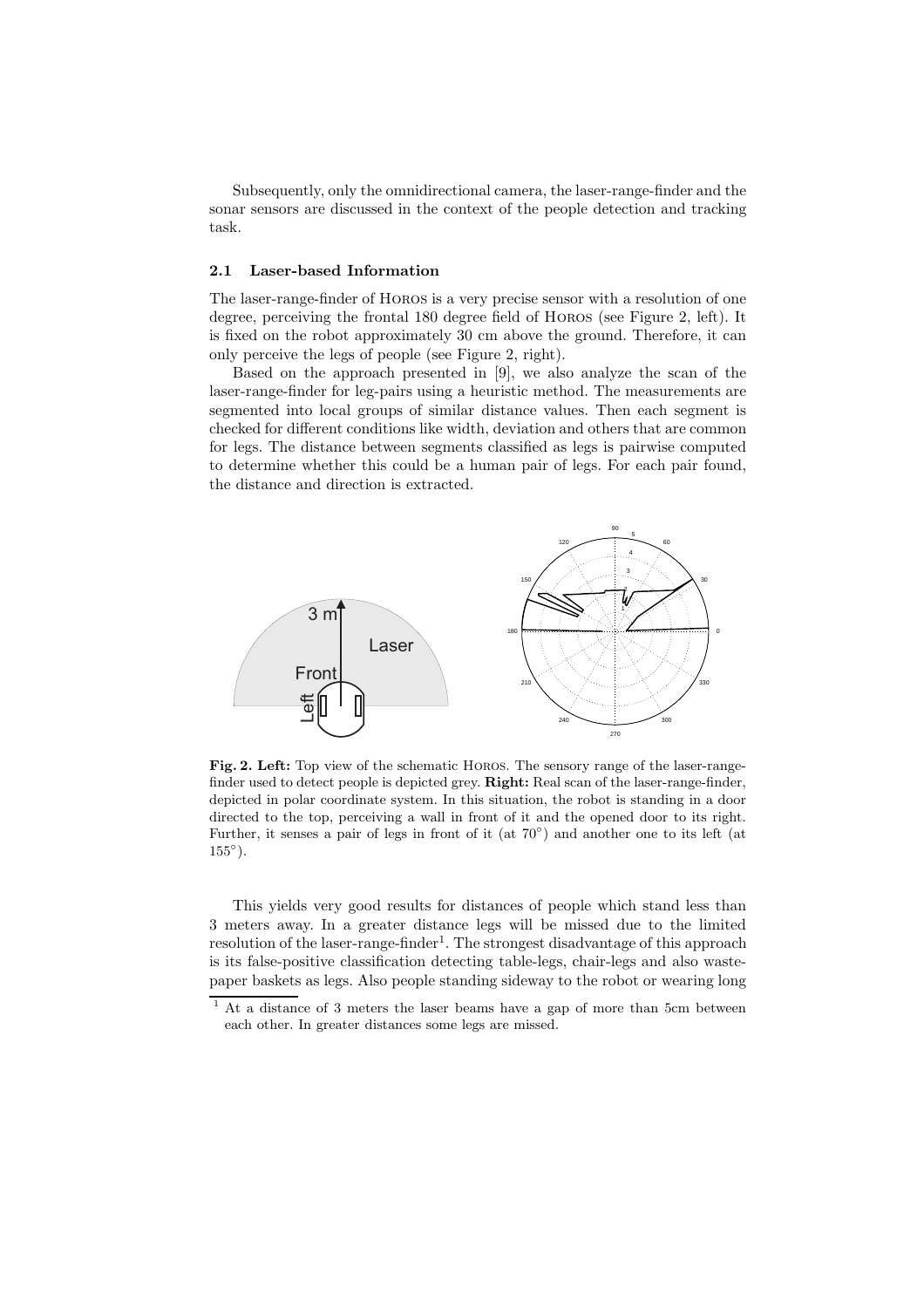skirts do not yield appropriate values of the laser-range sensor to detect their legs.

### 2.2 Sonar Information

Horos is equipped with 16 sonar sensors, arranged at the Pioneer platform approximately 20 cm above the ground. The sound cones have an aperture angle of about 15 degrees. Because of this, a person detection using the sonar sensors does only work by analyzing the sonar scan for leg profiles (see Figure 3 right).

The disadvantage of these sonar sensors is their high inaccuracy. The measurement depends not only on the distance to an object, but also on the object's material, the direction of the reflecting surface, crosstalk effects when using several sonar sensors, and the absorption of the broadcasted sound. Because of these disadvantages, only distances of at most 2 meters can be considered for person detection using these sonar sensors (see Figure 3, left). This means the sonar sensors yield pretty unreliable and inaccurate values, a fact which has to be considered in the generation of a hypothesis of a person detection. For the purpose of a very simple person detection, we assume that all measurements less than 2 meters could be hypotheses for a person. These hypotheses could be further refined by comparing the position of each hypothesis with a given map of the environment. If the hypothesis would correspond to an obstacle in the map, it could be dismissed. The disadvantage of this refinement is, that people standing near by an obstacle would not be considered as a valid hypothesis.



Fig. 3. Left: Top view of the schematic HOROS. The sensoric range of the sonar sensors used to detect people is depicted grey. **Right:** Real values of the sonar sensors. In this case, the robot is standing in the middle of a floor directed to the top, sensing walls to the left and to the right and a person directly behind it. The distance values in front of the robot (dashed curve) are the result of our range limitation to a maximum of 2 meters.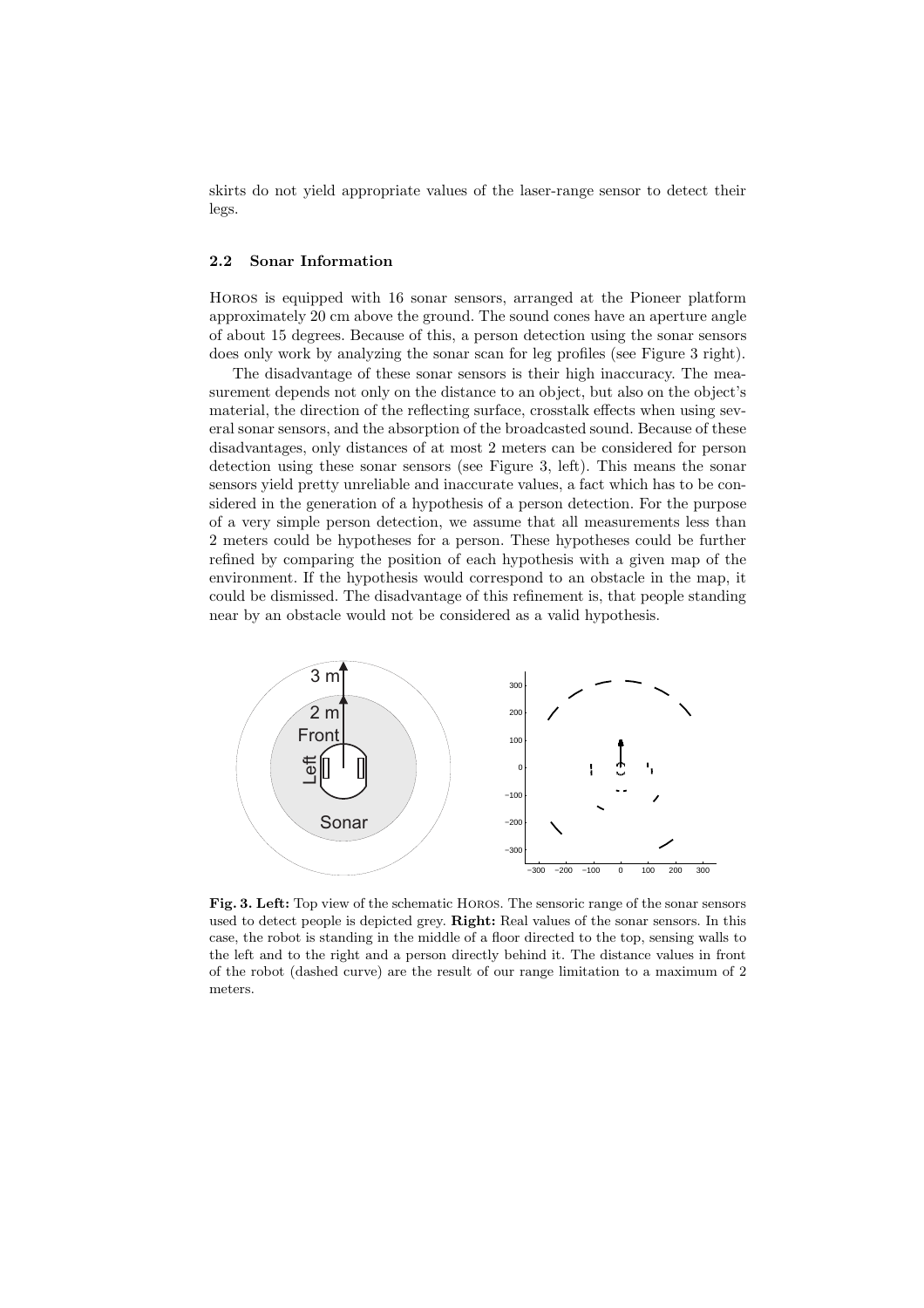#### 2.3 Fisheye Camera

As third sensory system, we use an omnidirectional camera with a fisheye lens yielding a 360 degree view around the robot (see Figure 4 left). Because of the task of person detection, the usage of such a camera requires that the position of this camera is lower than the position of the faces. An example of an image resulting from the camera is depicted in Figure 4 (right). To detect people in the omnidirectional camera image, a skin-color-based multi-target-tracker [10] is used. This tracker is based on the condensation algorithm [11] which has been extended, so that the visual tracking of multiple people at the same time is now possible. The particle clouds used to estimate the probability of people in the omnidirectional image will concentrate on the different skin-colored objects. A problem is the possible detection and tracking of non-human skin-color-based objects, like wooden objects or cork pinboards. An essential advantage of this simple approach is, however, that it is much faster than subsampling the whole image trying to find regions of interest and its resistance to minor interferences, like partial occlusions.

A person detection using omnidirectional camera images yields good hypotheses about the direction of a person but not about his distance. Therefore, the integration of the different information from the camera with the data from the laser-range-finder and the sonar sensors should result in a more powerful and robust people detection and tracking system. Subsequently, the developed method for the combination of the several sensory systems will be introduced and discussed.



Fig. 4. Left: Top view of the schematic Horos. The sensoric range of the omnidirectional camera used to detect people is depicted grey. Right: Real image of the omnidirectional camera with a fisheye lens. A person to be detected is standing in front of the robot and can be seen at the bottom of the image.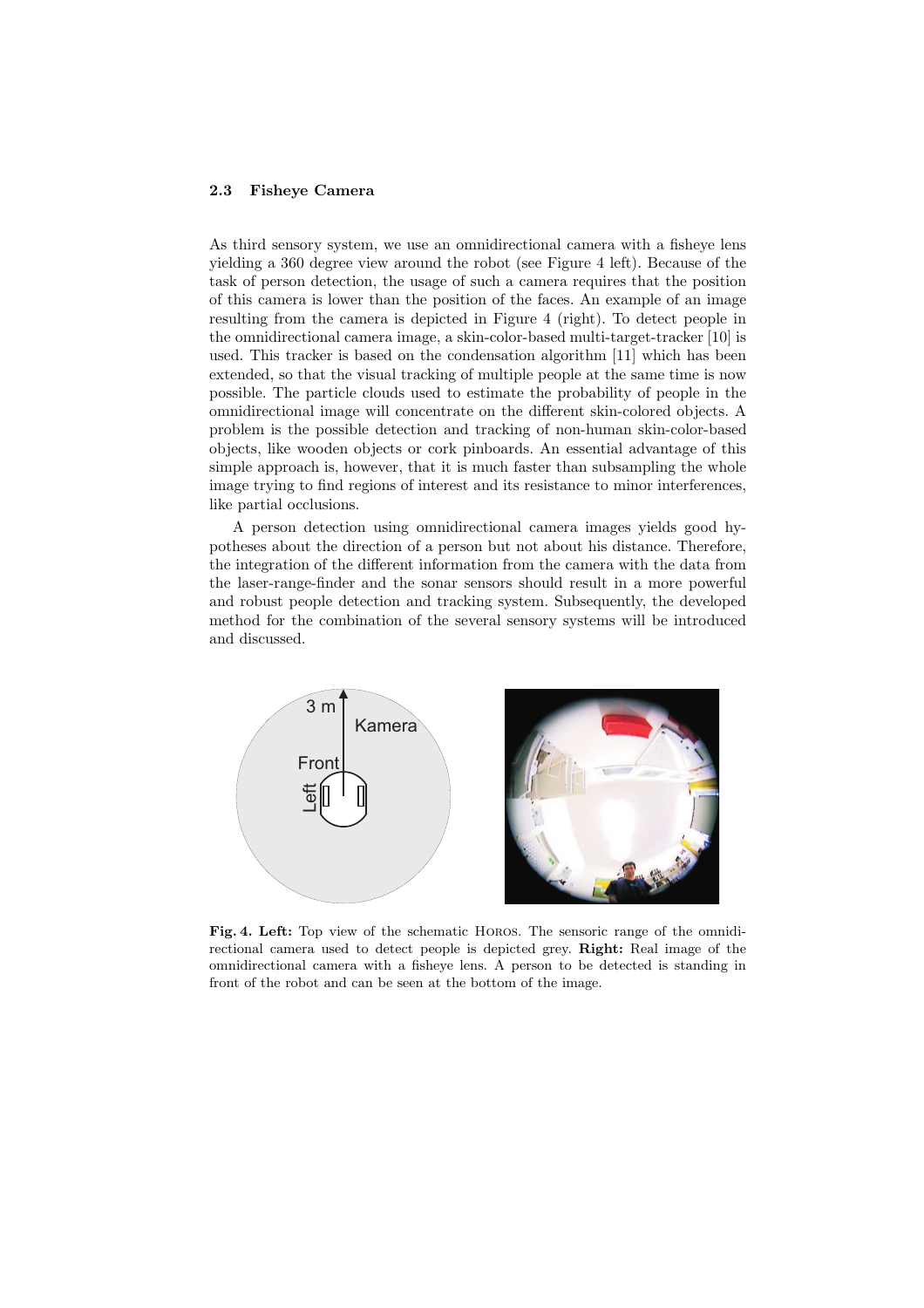### 3 The Multi-Modal Aggregation Scheme

At first, a suitable data representation for the aggregation of the multimodal hypotheses had to be choosen. The possibilities ranged from simple central point representation to probability distributions approximated by particles. The used aggregation scheme is based on Gaussian distributions, see section 3.1. Because of the unknown correlations between the different sensor readings, a Kalman Filter based approach was not used to combine these hypotheses. Instead Covariance Intersection is applied (section 3.2).

#### 3.1 User Modeling Considering the Different Sensor Information

For the purpose of tracking, the information about detected humans is converted into Gaussian distributions  $\phi(\mu, C)$ . The mean  $\mu$  equals the position of the detection in polar coordinates and the covariance matrix  $C$  represents the uncertainty about this position. The form of the covariance matrix is sensor-dependent due to the different sensor characteristics described in section 2. Furthermore, the sensors have different error rates of misdetections that have to be taken into account. All computation is done in the defolded cartesian  $r, \varphi$  space, see Figure 5. Examples for the resulting distributions are shown in Fig. 6.



Fig. 5. Left: Two Gaussian hypotheses shown in a Cartesian  $r, \varphi$  system. Right: The same hypotheses in polar  $r, \varphi$  coordinates, the center indicates the position of the robot (Remark: computation is done in the cartesian space, while the polar  $r, \varphi$  space is used for better illustration).

Laser-based Information: Laser-range-finders yield a very precise measure, hence the corresponding covariances are small and the distribution is narrow (see Figure 6 left). The radial variance is fixed for all possible positions, but the variance of the angular coordinate is distance dependent. A sideways step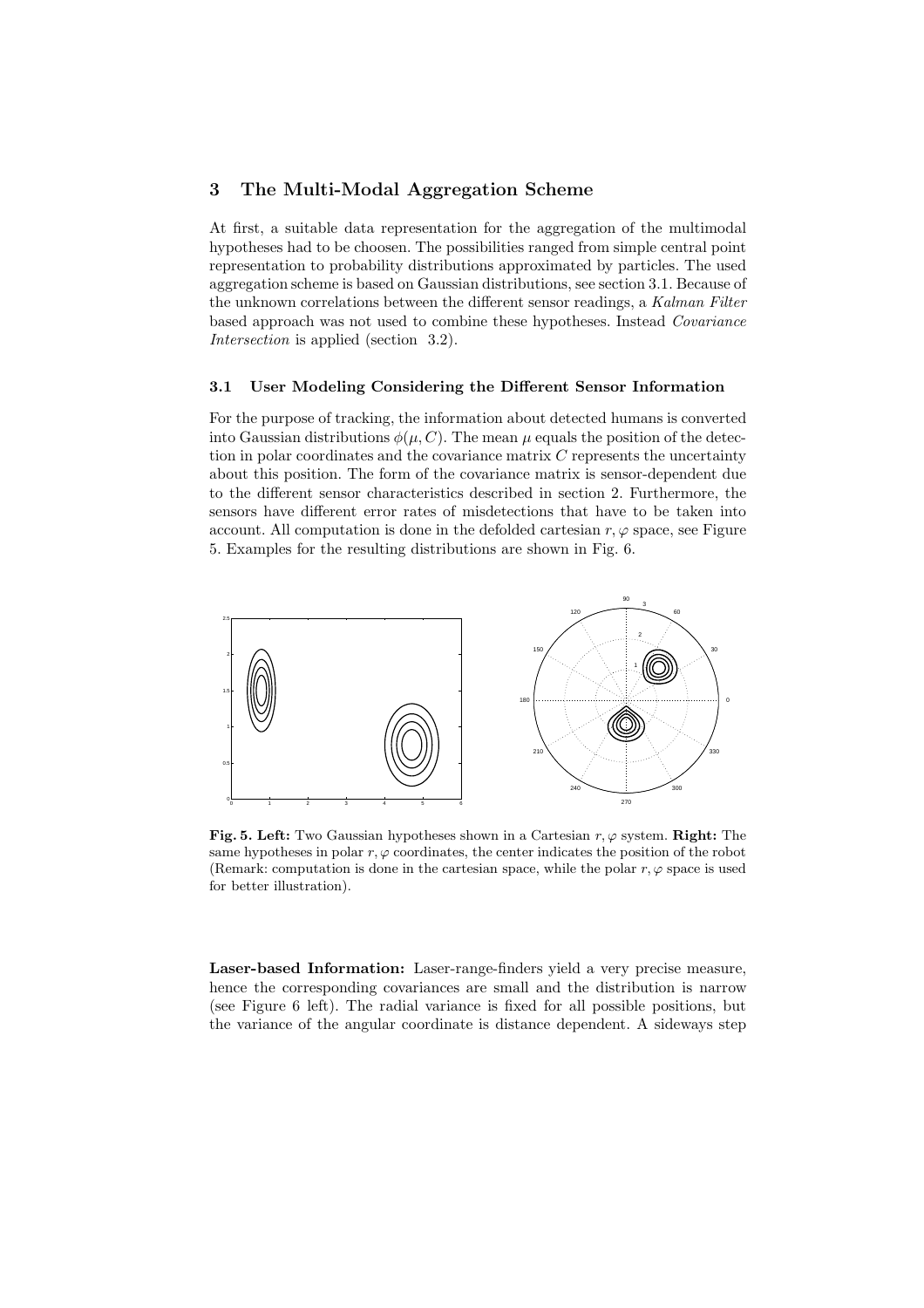of a person standing directly in front of the robot changes the angle more than the same movement in a distance of 2 meters. The smaller the distance of the detection the larger the variance has to be. The probability of a misdetection is the lowest of all used sensors, but the laser-range-finder only covers the front area of the robot due to sensor arrangement.



Fig. 6. Examples for generated hypotheses. The center of each plot represents the robot. Left: Hypothesis generated by laser showing a person left in front of the robot. Middle: Sonar-based information showing a hypothesis behind the robot. Right: Camera-based hypothesis without depth information showing the same person as in the left figure.

Sonar Information: Information from the sonar tends to be very noisy, imprecise und unreliable. Therefore, the variances are large and the impact on the certainty of a hypothesis is minimal (see Figure 6 middle). Nevertheless, the sonar is included to support people tracking behind the robot. So we are able to form an estimate of the distance in vision-based hypotheses.

Fisheye Camera: In contrast to the other sensors, the camera can only provide information about the angle of a detection, but not about the distance of a person. Therefore, for the radial variance of the distance coordinate a very large value was selected, with a fixed mean value (see Figure 6 right). The angular variance is determined by the angular variance of the particle distribution used in the visual skin-color based person tracker (see Section 2.3). The information content of a detection in the image of the fisheye camera is controlled by the position of the detection. In the front area of the robot, the influence is lower, because of the available laser as reliable sensor. Behind the robot, the image is the only source to get information about the presence of a person, the sonar has only supporting character. Thus, the relative weight of a visual hypothesis should be higher behind the robot.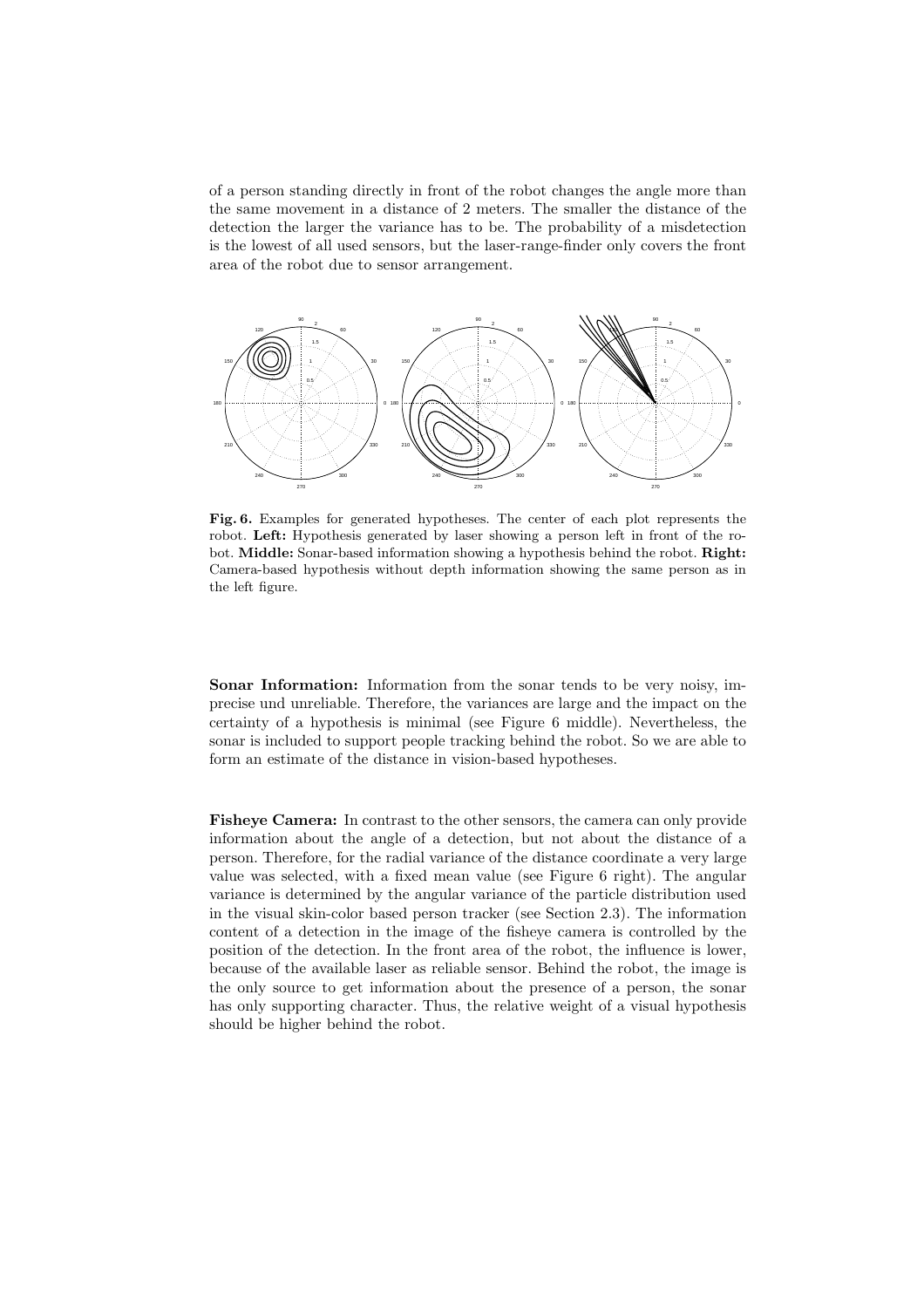The modeling and integration of additional sensor modalities, like sound localization or other features from the camera image, could be done in a similar way as described above.

#### 3.2 Multi-Hypotheses Tracking Using Covariance Intersection

Tracking based on probabilistic methods attempts to improve the estimate  $x_t$  of the position of the people at time t. These estimates  $x_t$  are part of a local map M that contains all hypotheses around the robot. This map is used to aggregate the sensor hypotheses. Therefore, the movements of the robot  $\{u_1, ..., u_t\}$  and the observations about humans  $\{z_1, ..., z_t\}$  have to be taken into account. In other words, the posterior  $p(x_t|u_1, z_1, ..., u_t, z_t)$  is estimated. This process is assumed to be Markovian. Then the probability can be computed from the previous state probability  $p(x_{t-1})$ , the last executed action  $u_t$  and the current observation  $z_t$ . The posterior is simplified to  $p(x_t|u_t, z_t)$ . After applying the Bayes rule, we get

$$
p(x_t|u_t, z_t) \propto p(z_t|x_t)p(x_t|u_t) \tag{1}
$$

where  $p(x_t|u_t)$  can be updated from  $p(x_{t-1}|u_{t-1}, z_{t-1})$  using the motion model of the robot and the assumptions about typical movements of people.

A Gaussian mixture  $M = \{\mu_i, C_i, w_i | i \in [1, n]\}$  is used to represent the positions of people, where each Gaussian is the estimate for one person.  $\phi_i(\mu_i, C_i)$ is a Gaussian centered at  $\mu_i$  with the covariance matrix  $C_i$ . The weight  $w_i$  $(0 \lt w_i \leq 1)$  contains information about the contribution of the corresponding Gaussian to the total estimate.

Next, the current sensor readings  $z_t$  have to be integrated, after they have been preprocessed as described earlier. If M does not contain any element at time t, all generated hypotheses from  $z_t$  are copied to M. Otherwise data association has to be done to determine which elements from  $z_t$  and M refer to the same hypothesis. The Mahalanobis distance  $d_m$  between two Gaussians  $\phi_i \in z_t$  and  $\phi_j \in M$  is used as association criterion.

$$
\mu = \mu_i - \mu_j \nC = C_i + C_j \nd_m = \mu C^{-1} \mu^T
$$
\n(2)

This distance is compared to a threshold. As long as there are distances lower than the threshold, the sensor reading  $i$  and the hypothesis  $j$  with the minimum distance are merged. The problem of merging hypotheses in case two people pass near each other has to be tackled seperatly, confer e.g. [12]. The update is done via the *Covariance Intersection* rule (see [13] and [14]), a technique very similar to the Kalman Filter. As an advantage of this approach, the unknown correlations between the different sensor readings can be integrated, since this data fusion algorithm does not use any information about the cross-correlation of the inputs. A non-linear convex combination of the means and covariances is computed as follows

$$
C_{new}^{-1} = (1 - \omega)C_i^{-1} + \omega C_j^{-1}.
$$
  
\n
$$
\mu_{new}^{-1} = C_{new} [(1 - \omega)C_i^{-1} \mu_i + \omega C_j^{-1} \mu_j].
$$
\n(3)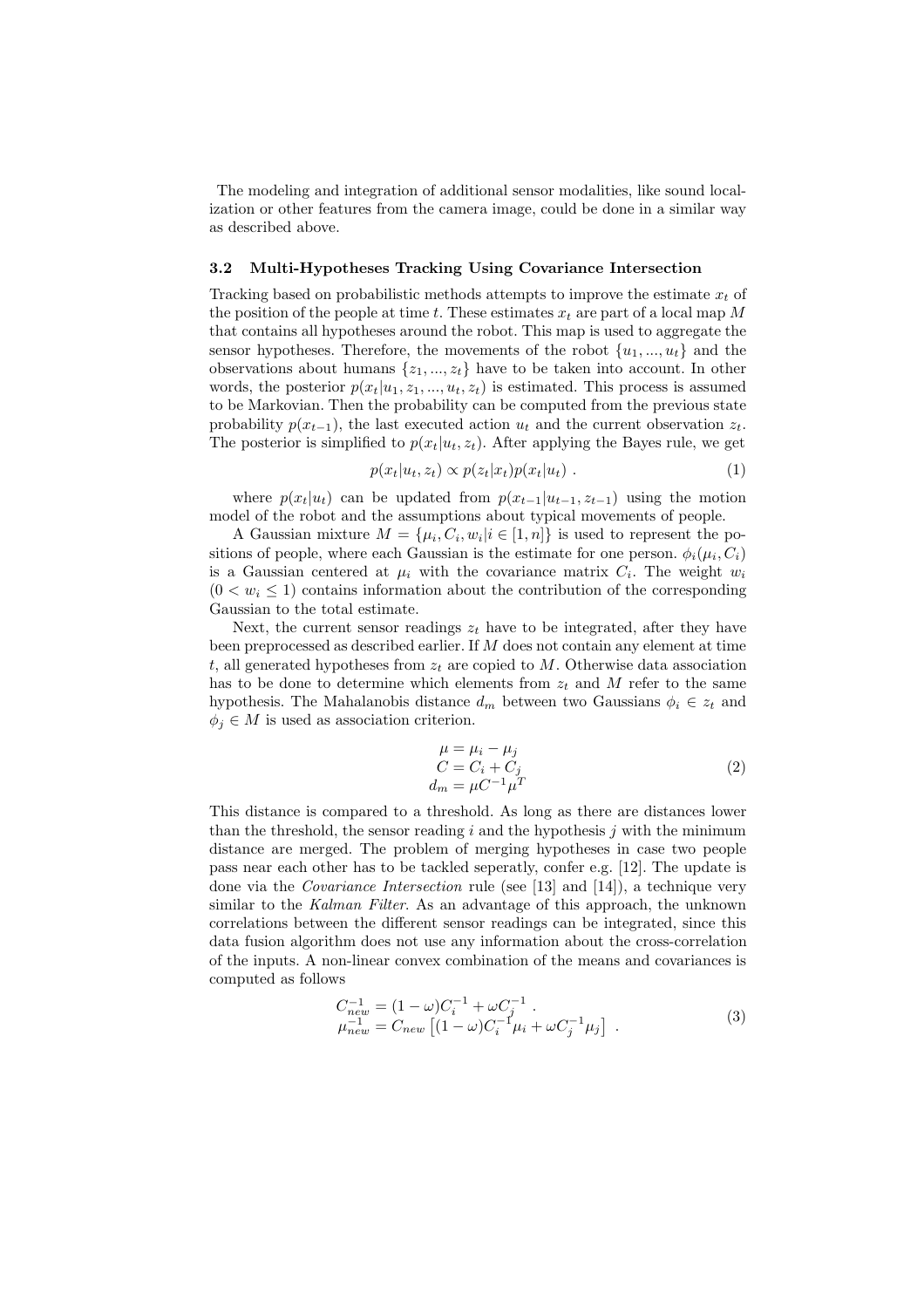The weight  $\omega$  is chosen to minimize the determinant as

$$
\omega = \frac{|C_i|}{|C_i| + |C_j|} \tag{4}
$$

The more reliable distribution (that with the smaller determinant of the covariance matrix) is weighted higher in the update. If the current sensor reading is more certain than the current one, the resulting covariance of the hypothesis in M is reduced.

Sensor readings not matching with a hypothesis of M are introduced as new hypothesis in  $M$ . The weight  $w_i$  is representing the certainty of the corresponding Gaussian. The more sensors support a hypothesis, the higher its weight should be. If the weight passes a threshold, the corresponding hypothesis is considered to be a person. The weight is increased as

$$
w_i(t+1) = w_i(t) + \alpha(1 - w_i(t)), \qquad (5)
$$

if that hypothesis has been matched with a sensor reading. The time constant  $\alpha \in [0,1]$  is chosen with respect to the certainty of the current sensor (see section 3.1); the more reliable the sensor, the higher the  $\alpha$ -weight is. In the case of an unmatched hypothesis, the weight has to be decreased.

$$
w_i(t+1) = w_i(t) - (1 - \theta) \frac{t_{new} - t_{old}}{t_v} . \tag{6}
$$

The term  $t_{new}$  is the current point of time and  $t_{old}$  the moment the last sensory input was processed. A person is considered to be lost if  $t_v$  seconds passed and no sensor has made a new detection that can be associated with this hypothesis. This temporal control regime is sensor dependent, too. Hypotheses with a weight lower than the threshold  $\theta$  are deleted.

# 4 Application

The presented system is in use on the Horos robot in a real-world office environment. The fact of a changing illumination in different rooms and numerous distractions in form of chairs and tables is quite challenging.

Figure 7 shows a typical aggregation example. In this experiment, the robot was standing in the middle of an office room and did not move. Up to three people were moving around the robot. The enviroment contained several distracting objects, like table legs and skin-colored objects. No sensor modality was able to detect the people correctly. Only aggregation over sensors modalities and time led to the proper result.

The system was able to track multiple people correctly with an accuracy of 93 percent in the experiment. In most cases false negative detections occured behind the robot. The rate of false positive detections is higher, about every forth hypothesis was a misdetection. This is due to the simple cues integrated into the system. But for the intended task of Horos, the interactive office robot,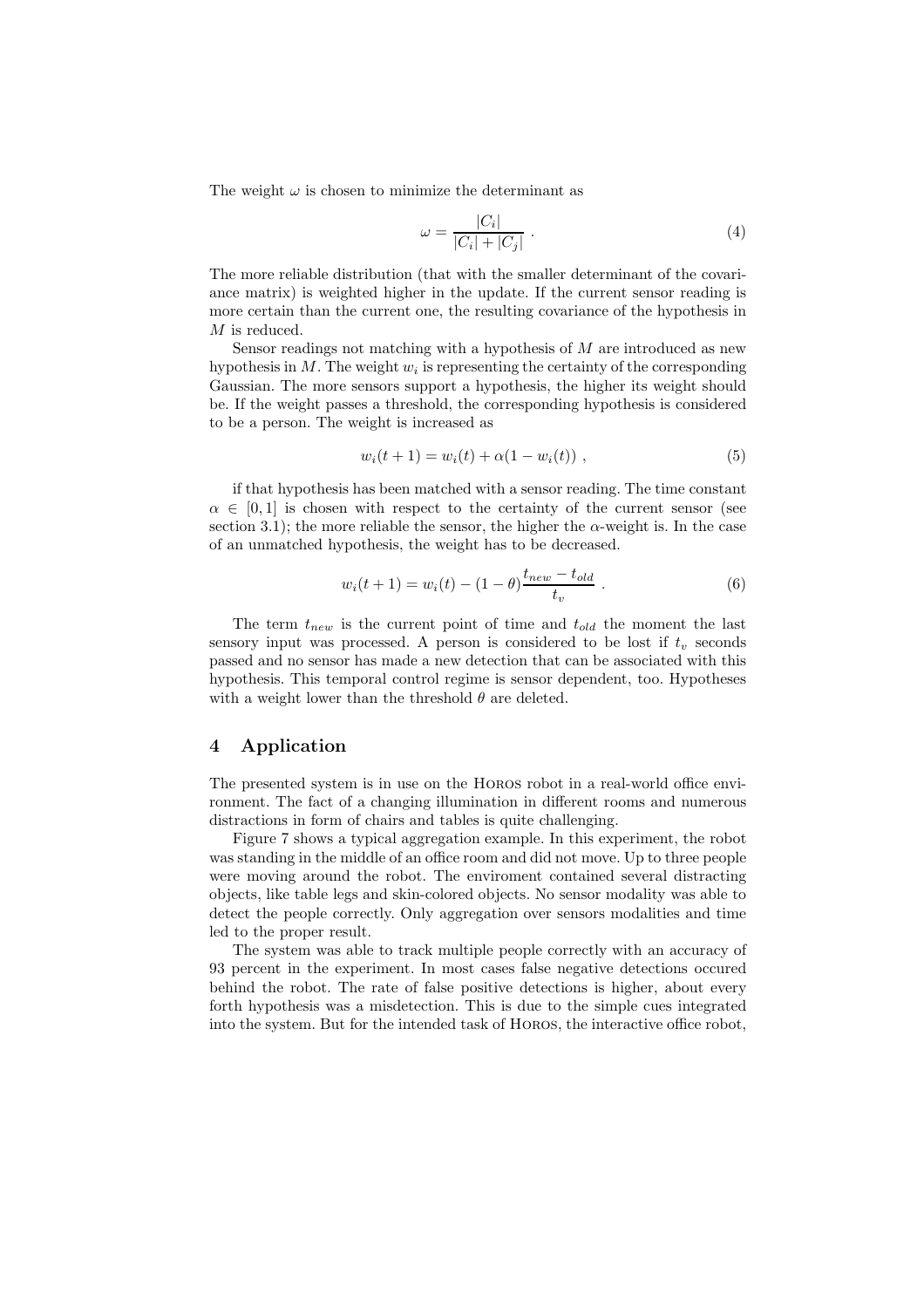it is considered to be more important not to miss to many people than finding to many. But there are ways to reduce the amount of false positive detections. Most misdetections are static in the environment, so based on the movement trajectories created by the tracker they can be identified (see section 4.1).



Fig. 7. Aggregation example. The left picture shows the real office scene from a bird's eye view. Three people are surrounding the robot, standing in the middle. The three figures in the middle show the current hypotheses generated by fisheye camera, laser-range-finder, and sonar from top to bottom. No sensor on its own can represent the scene correctly. The final picture displays the aggregated result from the sensors and the previous timestep. This is a correct and sharpened representation of the current situation.

Overall, the presented system improved the performance in the area behind the robot only slightly compared to a simple skin-color tracker. This is, because the sonar-based sensors do not provide many useful information for the tracking task. The main contribution of the sonar sensors is the addition of distance information to existing hypotheses extracted from the fisheye camera and preventing a precipitate extinction of hypotheses in cases of sudden changes in the illumination. In this case, the skin-color tracker will presumably fail, but if the sonar-based information still confirms the presence of the person at the respec-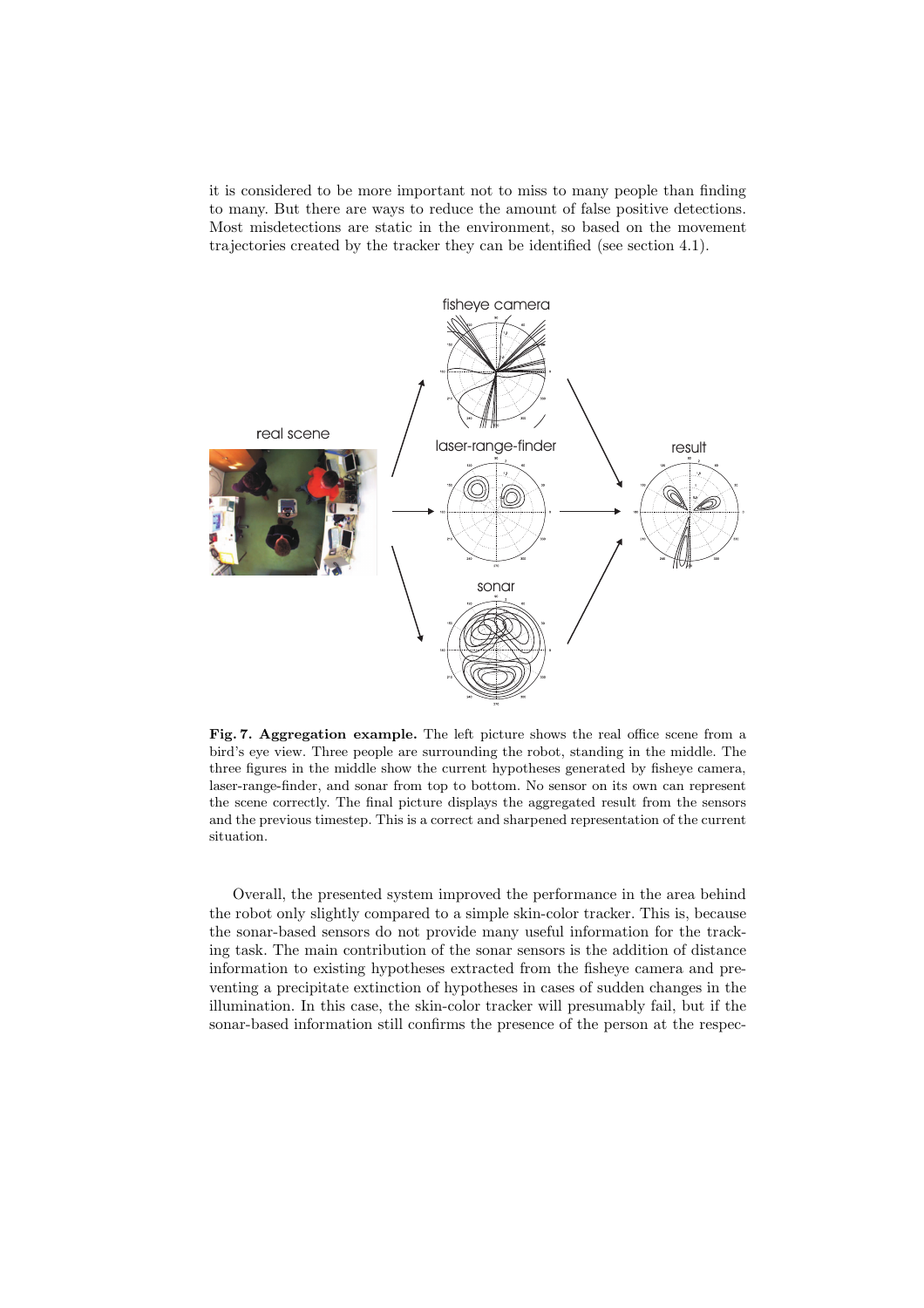

Fig. 8. Trajectory generation. The first row shows the real scene for four discrete time steps from a bird's eye view. In the second row the corresponding results of the tracking system are displayed. In the bottom row the generated trajectories are shown.

tive position, the hypothesis will not be deleted until the skin-color tracker has recovered.

In the front area of the robot, the system clearly outperforms single sensorbased tracking. Here the influence of the sonar on the result is not observable, because in most cases the laser-range-finder generates hypotheses more precisely. The laser reduces the deficiency of the skin-color tracker, while the skin-color based information compensates the shortcomings of the laser. These results are observable in Fig. 7. This leads to the assumption that the inclusion of additional sensory systems generating hypotheses about people (e.g. sound source hypotheses) will further improve the performance of this tracking system.

### 4.1 Trajectory Generation

The system was practically tested in the context of a survey task. Horos was standing in a hallway in our institute building. His task was to attract attention of people that came by. As soon as the system recognized a person near him, the robot addressed the visitor to come nearer. He then offered to participate in a survey about desired future functionality of Horos. The people tracking module was used to detect break offs, thus if the user was leaving before finishing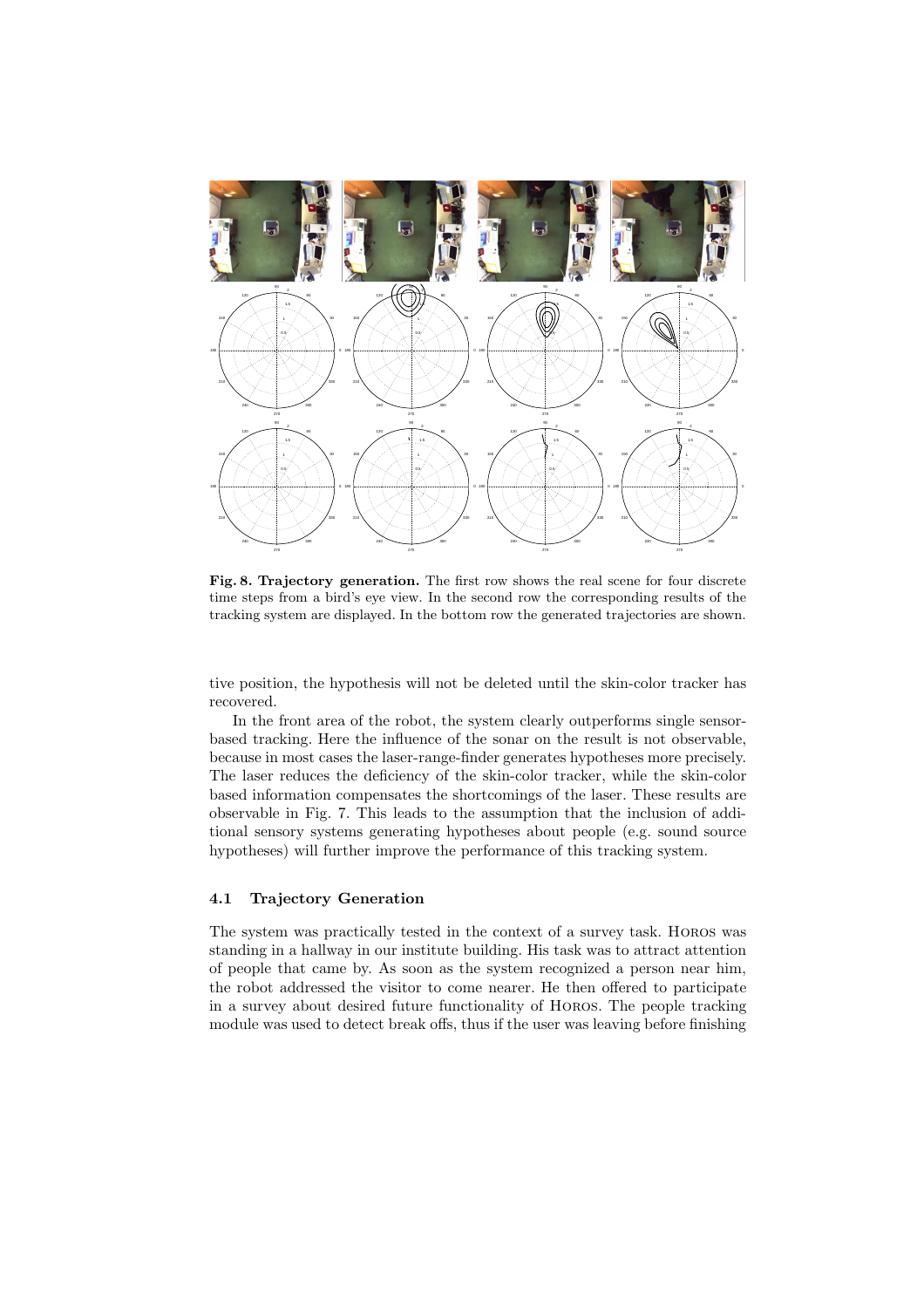the survey. The robot tried to fetch them back and finalize the survey. After the successfull completion of the interaction or a defined time interval with no person coming back, the cycle began again with Horos waiting for the next interaction partner. The experiment was made in the absence of any visible staff members, so the people could interact more unbiased.

These efforts are repeated from time to time to gather more information, and there is a second, not obvious, intention. The tracking module was used to generate typical movement trajectories of the users. Figure 8 shows the generation of such trajectories. In our future work, we will attempt to classify the path of movement to gain more knowledge about the potential user. In the context of adaptive robot behavior and user models, it is an important issue to assess the interaction partner. The users' movements and the positions relative to the robot are a fundamental step in this direction. If the robot can distinguish between people who are curious, but don't have the heart to step nearer, people who are in a rush and those how just want to interact with the robot, an appropriate reaction can be learned. The use of a multi-person-tracker is a prerequisite, since the experiments show visitors often appearing in groups of two or more people.

Examples for different trajectories are shown in Fig. 9. The most challenging aspects for a classification of trajectories are in our opinion the varying speed of the people and the search for typical movement schemes describing the interest of potential users. Based on the trajectories longtime immovable hypotheses can be discarded with respect to position and interaction status as a false detection.



Fig. 9. Left: A trajectory showing a person coming straight towards the robot. Right: The person is crossing from left to right. In doing so, the robot is avoided. The varying time intervals between the movements aren't visible in the figure.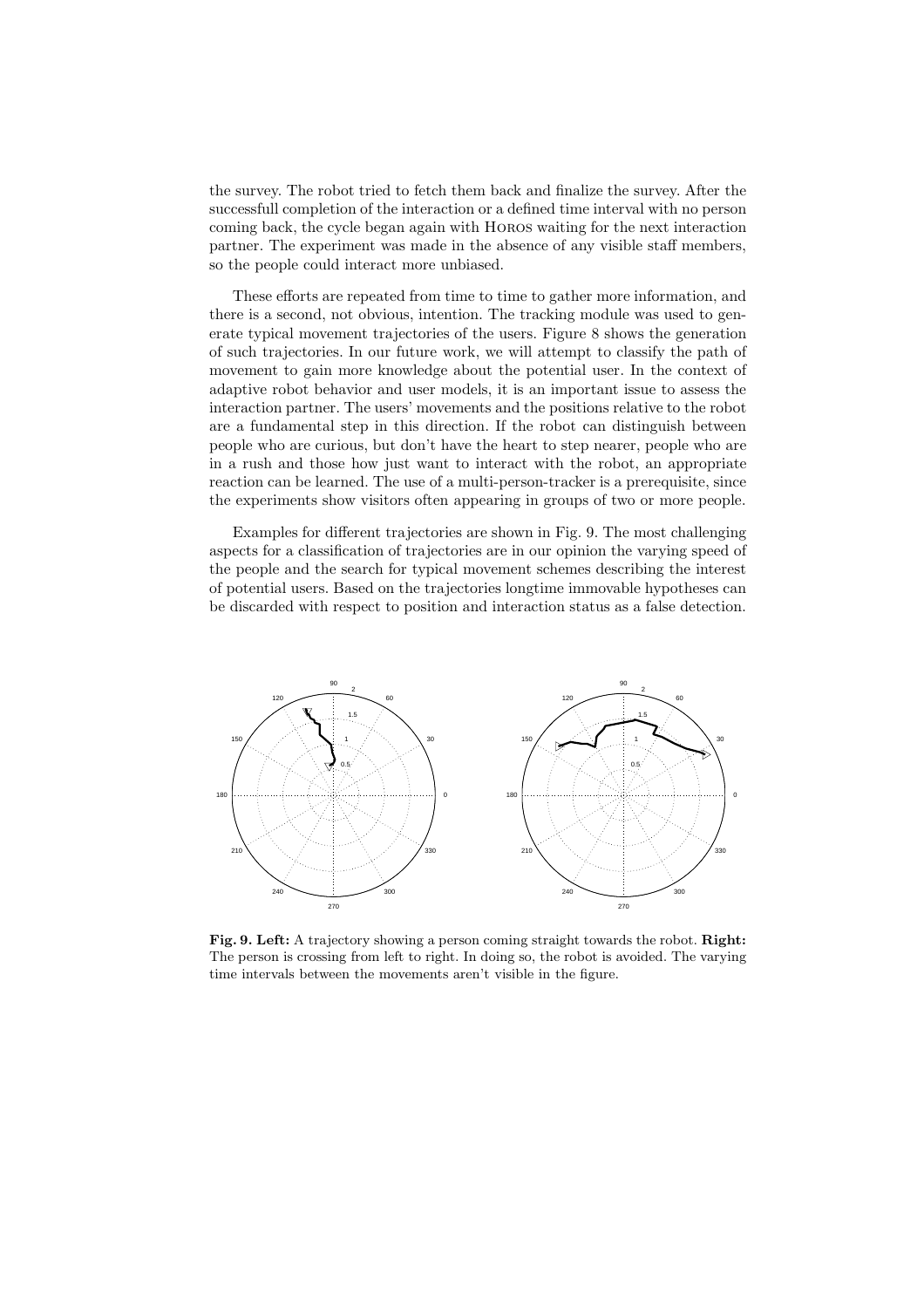#### 4.2 Guiding and Following

Another application of the tracking system in the context of our office scenario is the guidance function. The robot can guide visitors from the entrance of the building to the rooms of staff members. If the visitor is leaving sensor range, the robot stops and asks him to return. As soon as the tracker confirms the presence of the user the tour is continued. For this task, a multi-person-tracker is not mandatory, but it allows additional functionality, e.g., a group of people who are unintentionally blocking the robots' path can be detetected and can be asked to clear the path.

The system is able to master the inverted situation, to follow a person, too. This task is not difficult if the user faces the robot. In this case, however, the user has to move backwards, which is unnatural and possibly dangerous. Therefore, the task includes following the person even if the user turns around and no more skin-color is observable by the robot. Without the helpful information of the skin-color tracker, the system successfully follows the user using the hypotheses based on laser and sonar data.

### 5 Summary and Outlook

We presented a flexible multimodal probability-based approach for detecting and tracking people. It is implemented on our mobile office robot Horos and is functioning in real-time. Because of the sensor fusion and the probabilistic aggregation, its results are significantly improved compared to a single sensor tracking system. It can be easily extended with other sensors, because there is only the need for a new preprocessing module that produces appropriate Gaussian distributions based on the new sensor readings and an adaption of the weights that model the respective sensor characteristics. The system is able to aggregate data from input modalities with different update frequencies.

In our future work, we will extend the system with additional cues to further increase robustness and reliability for real-world environments. Currently, we are working on the integration of an audio-based speaker localization. In addition, it will be investigated if the face detector by Viola and Jones (see [15] and [16]) can be used for the verification of hypotheses (see [2]) and if it could be integrated into the aggregation scheme itself as an additional cue. Furthermore, we will study the behavior of our system compared to other known approaches and investigate the localization accuracy using labeled data of reference movement trajectories.

# References

1. Froeba, B., Kueblbeck, C.: Real-time face detection using edge-orientation matching. In: Audio- and Video-based Biometric Person Authentication (AVBPA'2001). (2001) 78–83